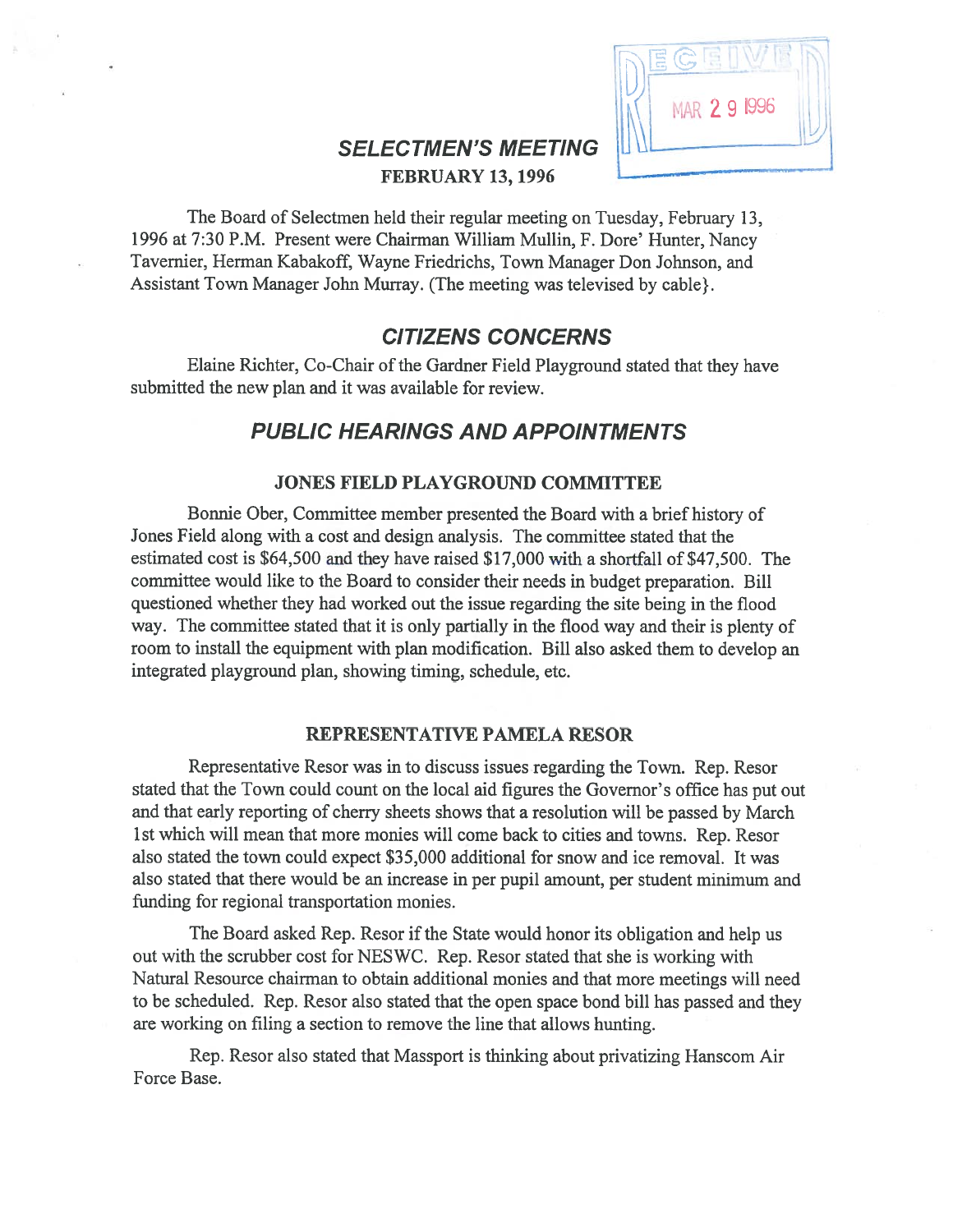## BUDGET REVIEW AND DRAFT WARRANT DISCUSSION

The Board discussed the steps in reviewing the budget and warrant. The steps are as follows:

- 1. Acton Leadership Group Plan (ALG)
- 2. How to proceed with numbers
- 3. Operating Budget
- 4. Capitalizing projects (Operating Budget or separate warrant article)

5. Warrant Review

## ALG PLAN:

John Murray stated that the numbers have been modified to go with the Governor's Plan and that there have been no material changes. The proposed budget is 34 million, 864,000. Nancy stated that her recommendation would be to take the total municipal spending (\$12.807m) and increase it by <sup>2</sup> 1/2% for <sup>a</sup> total FY97 budget to be \$13.127m). This would <sup>g</sup>ive the schools an increase of \$962K

Bill Mullin presented his proposal for ALG. Bill suggests using the updated Governor's package for our cherry sheet numbers and that we should fully fund school operating budget using current numbers, including the \$200M of capital. This would give the schools \$22,013M and \$12,450M to the Municipal side with <sup>a</sup> total tumback of \$593M from free cash to the Town for capital projects/new programs. Bill also suggested that any school turnbacks plus \$1 MM of free cash would be available for schools to fund <sup>a</sup> portion of the \$5.2MM of capital projects that have been identified. Bill also recommends that \$500M of current free cash be allocated to the Acton Public Schools and \$500M of debt service be allocated to the Region. This would leave \$1 .5MM of free cash.

### OPERATING BUDGET:

### Town Manager's Budget:

HERMAN KABAKOFF - Move to reduce line item 233 by \$5,000 for a total of \$3,000 due to the fact that this line has never been used. DORE' HUNTER - Second. UNANIMOUS VOTE.

HERMAN KABAKOFF - Move to add 5,000 to line item 1651 - Business Outreach. NANCY TAVERNIER - Second. UNANIMOUS VOTE.

BILL MULLIN - Move to add \$4,000 to line item 215 - Dues manager. DORE' HUNTER - Second. UNANIMOUS VOTE.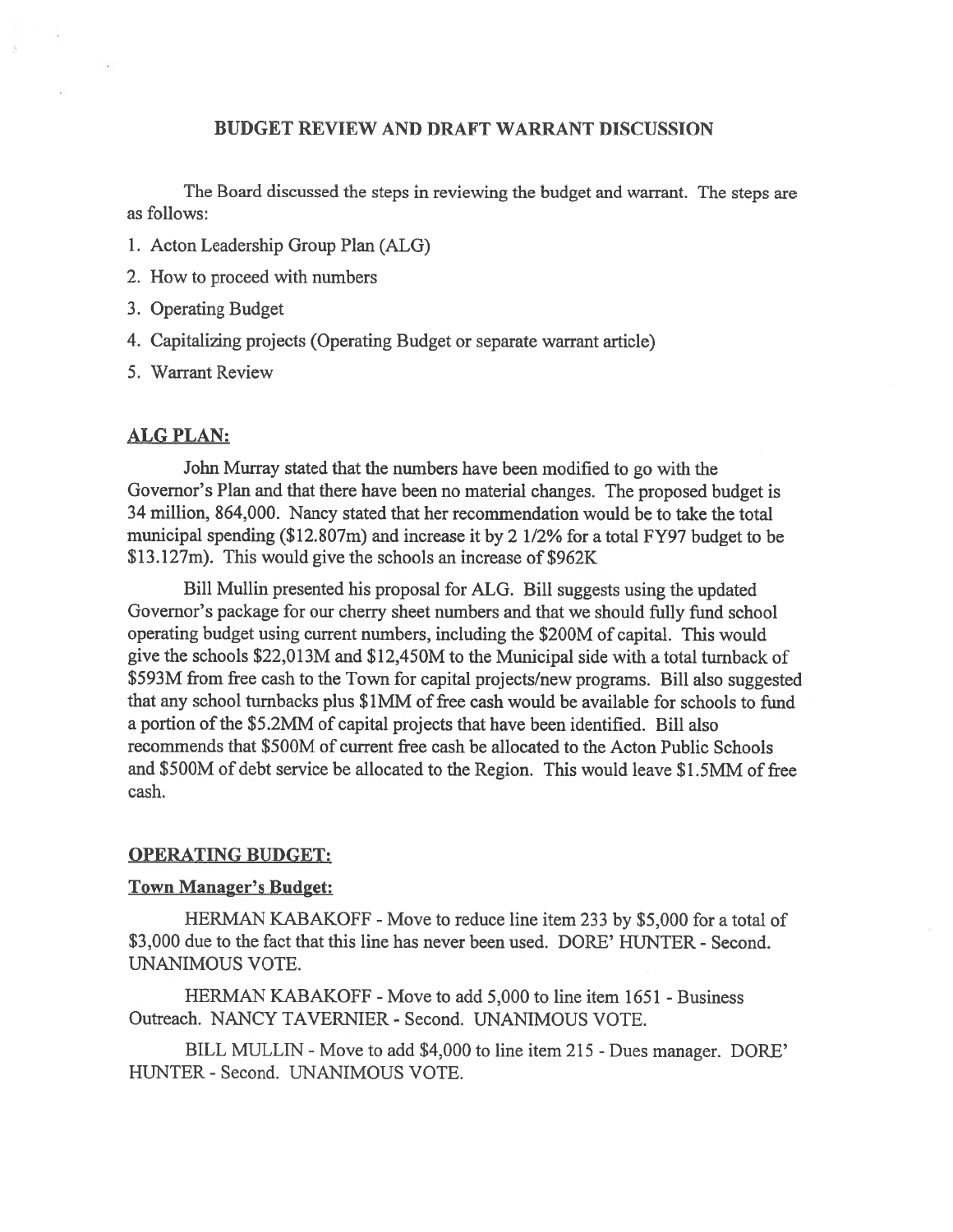## Accounting Budget:

HERMAN KABAKOFF -Move to reduce line item 00\$ (Personnel Director) by \$60,000. NANCY TAVERNIER - Second. 1(Herman yes)-4. Motion fails. It was stated that \$60,000 was not enough money to employ the kind of person we were looking for so we have to revise job description in order to hire someone. This is why the position has been unfilled for two years.

#### Assessors Budget:

HERMAN KABAKOFF - Move to reduce line item 310 by \$5,000. DORE' HUNTER - Second. 1(Herman yes) - 4. Motion fails. Bill stated that the assessors need this money for reevaluation and that this amount covers two professional reevaluations.

#### Town Collector's Budget:

HERMAN KABAKOFF - Move to reduce line item 1304 (Salary Professional) by \$53,732. DORE' - Second. 1(Herman yes) - 4. Motion fails. Don stated that this position has been left vacant so our new finance Director, Tony could have input in hiring his assistant.

HERMAN KABAKOFF -Move to reduce line item \$36 by \$10,000. DORE' HUNTER - Second. 1 (Herman yes) - 4. Motion fails.

#### Municipal Properties Budget:

The Board discussed the acoustics problem with room 204 and asked Dean what his recommended budget for line item 0913 would cover. Dean stated that this will cover some electronics and chairs. NANCY TAVERNIER - Move to increase line item 0913 from \$5,000 to \$10,000. DORE' HUNTER - Second. UNANIMOUS VOTE.

Bill stated that he has received comments that the letter on the monument is unreadable and questioned Dean as to how much it would cost to fix it. BILL MULLIN - Move to add \$1500 to line item 913 (Projects Town Hall) for <sup>a</sup> total of \$11,500. WAYNE FRIEDRICHS - Second. UNANIMOUS VOTE.

### Police Department Budget:

HERMAN KABAKOFF - Move to replace one cruiser not two and to reduce line item 56 by \$23,000 and line item 3\$ by \$3000. DORE' HUNTER - Second. 1(Herman yes) - 4. Motion fails. George stated that the 4,2,2 system of replacing vehicles has worked very well in the pas<sup>t</sup>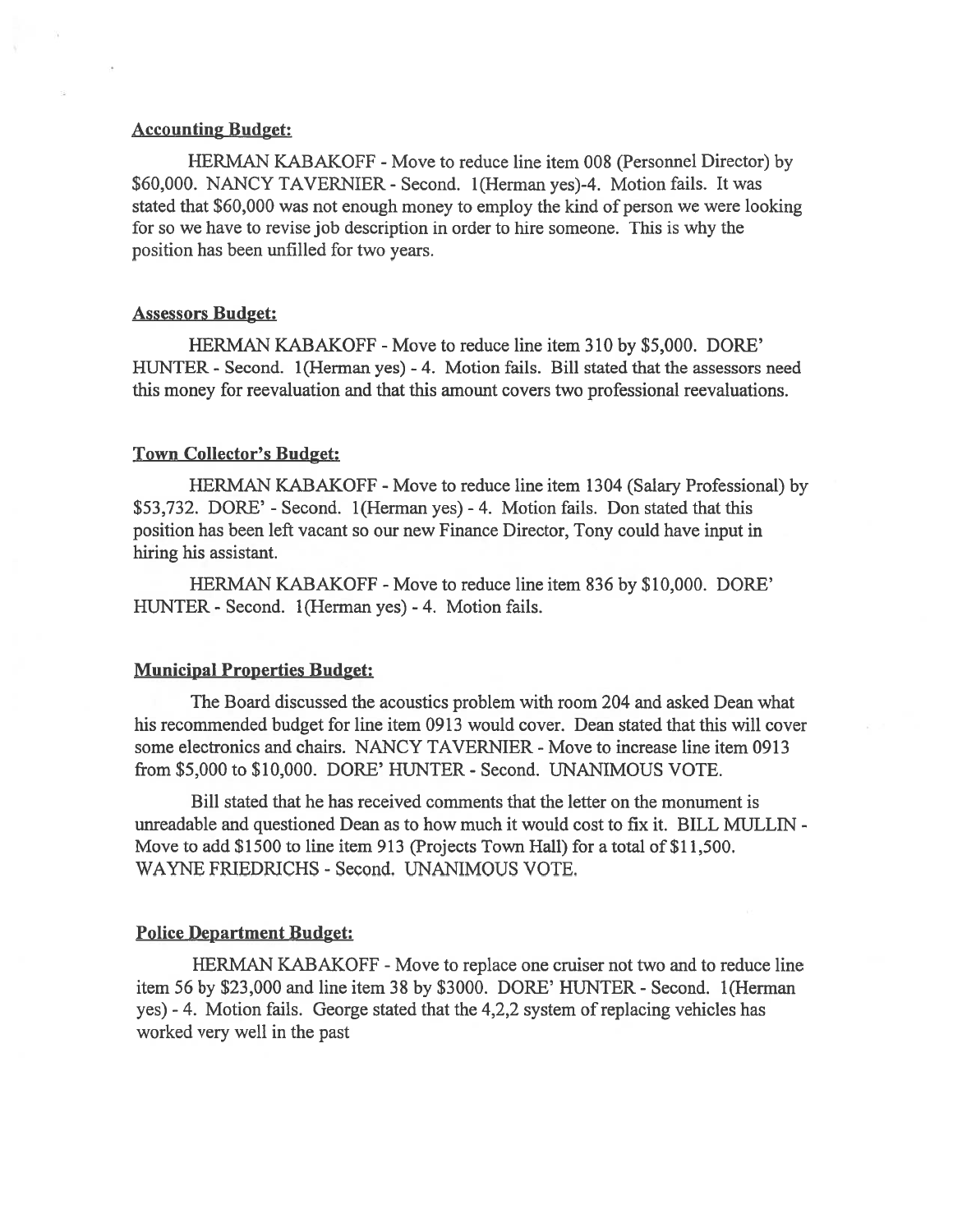#### Fire Department Budget:

HERMAN KABAKOFF - Move to add \$5,000 to \$20,000 to line item 119 (Fire and Rescue). DORE' HUNTER - Second. The Board discussed the need for this increase for the purpose of replacement helmets and <sup>a</sup> ram for jaws of life. After much discussion the Board tabled this motion.

## Council on Aging:

Carol Lake has asked that the Friends be relieved from the \$3,000 <sup>g</sup>ift that the COA has received in the past.

#### Highway Depart Budget:

HERMAN KABAKOFF -Move to reduce line item <sup>604</sup> (Equipment purchase) by \$5,000. NANCY TAVERNIER - Second. 1(Herman yes) - 4. Motion fails.

HERMAN KABAKOFF - Move to reduce line item 527 (Pavement marking) by \$10,000. NANCY TAVERNIER - Second. 1 (Herman yes) - 4. Motion fails.

HERMAN KABAKOFF - Move an amendment to reduce line item 527 (Pavement Marking) by \$6000. NANCY TAVERNIER - Second. 1(Herman yes) - 4. Motion fails.

HERMAN KABAKOFF - Move to reduce line item 473 (Fuel No lead) from \$55,000 to \$35,000. NANCY TAVERNIER -Second. <sup>1</sup> (Herman yes) -4. Motion fails.

## CAPITALIZING PROJECTS (SEPARATE WARRANT ARTICLE OR OPERATING BUDGET:

#### Private Way (Plowing):

There is approximately 14.9 miles of private way plowing for approximately 1500 miles per year at <sup>a</sup> cost of approximately \$22,298.01. However, only 2.6 miles conforms to the Board of Selectmen's standards for <sup>p</sup>lowing at <sup>a</sup> cost of \$3,858.81 per year. DORE' HUNTER - Move to add separate warrant article in the amount of \$10,000 for the plowing of public ways. NANCY TAVERNIER - Second. UNANIMOUS VOTE. DORE' HUNTER - Move to recommend article. NANCY TAVERNIER - Second. UNANIMOUS VOTE.

### LIBRARY -CAPITAL ITEMS: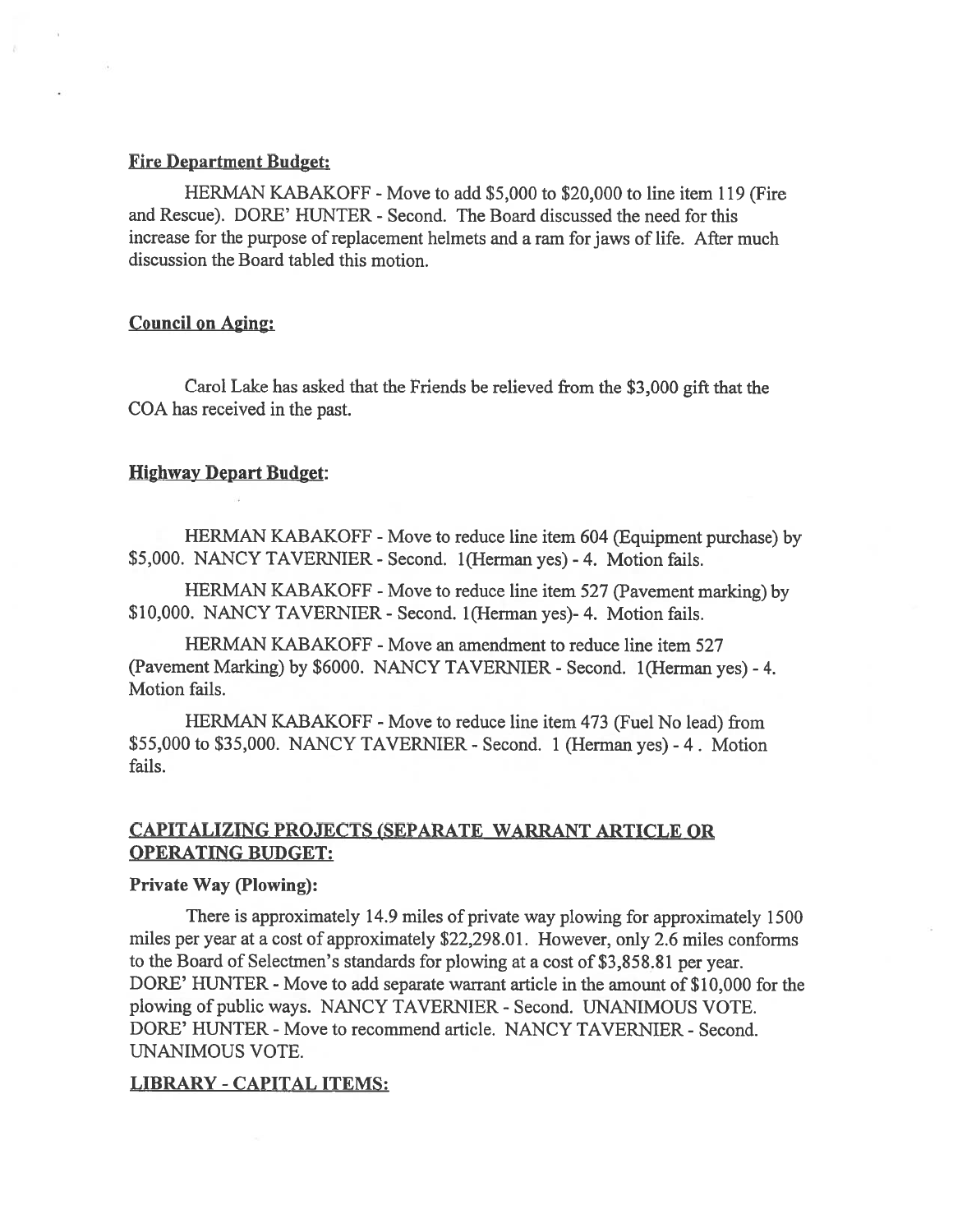Wanda stated that the latest numbers for the library expansion are \$6,308,518.00. and that we are eligible for \$2,114,946.00 in possible gran<sup>t</sup> money. The application for grants are due by April 10, <sup>1996</sup> and we should expec<sup>t</sup> to hear if we received the gran<sup>t</sup> by September 19, 1996. The was some discussion as to whether we ask Town Meeting for the full allocation or if we should subtract the gran<sup>t</sup> monies. DORE' Move to pu<sup>t</sup> article on the warrant for the library expansion in the amount of \$6.3 million and to defer how the article is structured regarding the appropriate monies. NANCY TAVERNIER - Second. UNANIMOUS VOTE.

## NORTH ACTON RECREATION -CAPITAL ITEM:

Bill Mullin stated that this project has been ten years in the making and that they have received strong community support. Bill questioned how this project is going to be phased.

Allen Warner stated that this project is multi - generation and multi - purpose. Mr. Warner stated that the RFP will be completed this week and the responses will be due back March 20th. DORE' HUNTER - Move to put and recommend article for the North Acton Recreation Area for 1.6 million. NANCY TAVERNIER - Second. UNANIMOUS VOTE. The Board stated that we should include the debt override question at the next meeting.

#### PRIORITY LIST

A. REEVALUATION - Measure and List Property:

HERMAN KABAKOFF - Move to reduce this article by \$77,500 for a total of \$77,500 in year one. NANCY TAVERNIER - Second. <sup>1</sup> (Herman yes) -4. Motion fails. NANCY TAVERNIER - Move that \$155,000 be approved for reevaluation. DORE; HUNTER - Second. 4- 1(Herman no). Motion passes. NANCY TAVERNIER -Move that this article be placed in the operating budget. WAYNE FRIEDRICHS - Second. UNANIMOUS VOTE.

B. TRAFFIC SIGNAL -HAYWARD

HERMAN KABAKOFF - Move we fund traffic signal - Hayward Road - for \$10,000. WAYNE FRIEDRICHS - Second. UNANIMOUS VOTE. NANCY TAVERNEIR - Move that this be <sup>a</sup> capital item. DORE' HUNTER - Second. 4 - 1(Bill no). Motion passes.

## C. LANDFILL CLOSURE -DESIGN

HERMAN KABAKOFF - Move that we not fund the landfill closure design for \$126,000. DORE' HUNTER - Second. UNANIMOUS VOTE.

#### D. COMPUTER (3RD YEAR OF 5YR PROGRAM)

DORE' HUNTER - Move we fund computer. NANCY TAVERNIER - Second. UNANIMOUS VOTE. DORE' HUNTER - Move that this be in the operating budget. NANCY TAVERNIER -Second. UNANIMOUS VOTE.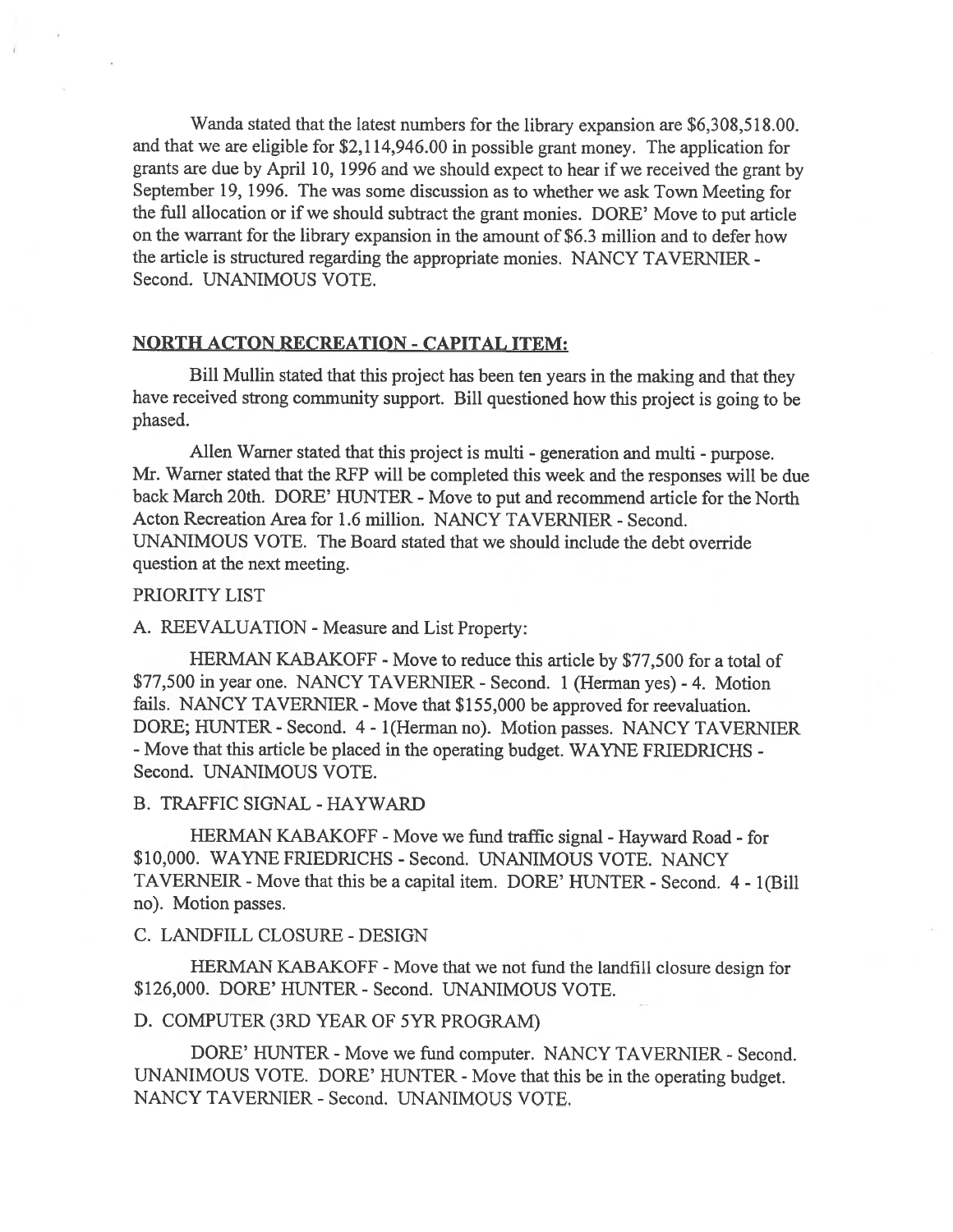## E. RE-ROOF STATIONS:

HERMAN KABAKOFF - Move to fund in the amount of \$50,000. DORE' HUNTER - Second. 1 (Herman yes) - 4. Motion fails. DORE' HUNTER - Move to fund in the amount of \$75,000 and that it be <sup>a</sup> separate warrant article. NANCY TAVERNIER - Second. 4 - 1 (Herman no). Motion passes.

#### F. FIRE -TRAINING:

NANCY TAVERNIER - Move to fund in the amount of \$13,750 and that it be in the operating budget. HERMAN KABAKOFF -Second. UNANIMOUS VOTE.

## G. COMMUNICATIONS RECEIVER VOTING SYSTEM

NANCY TAVERNIER - Move to fund in the amount of \$7,440 and that is be included in the operating budget. DORE' HUNTER - Second. UNANIMOUS VOTE.

## H. CENTRAL FILE SYSTEM

NANCY TAVERNIER - Move to fund in the amount of \$5,000 and that it be included in the operating budget. DORE' HUNTER -Second. UNANIMOUS VOTE.

## I. POLICE/FIRE STATION FEASIBILITY STUDY:

HERMAN KABAKOFF - Move to not fund. DORE' HUNTER - Second. 1 (Herman yes) - 4. Motion fails. BILL MULLIN - Move to fund in the amount of \$50,000 and that it be <sup>a</sup> separate warrant article NANCY TAVERNIER - Second. UNANIMOUS VOTE.

#### J. UNIFIED DISPATCH AND FIRE COVERAGE:

There was some discussion regarding how the unions stand in relation to this and how efficient we will become if we invest this money. It was decided to defer this until the next meeting.

#### K. AUTOCAD WITH CIVIL SURVEY SUITE:

HERMAN KABAKOFF - Move to fund in the amount of \$4,890 and that is be included in the operating budget. WAYNE FRIEDRICHS - Second. UNANIMOUS VOTE.

## L. NEW SIDEWALKS ON TOWN WAYS -

HERMAN KABAKOFF - Move to fund in the amount of \$50,000 and that it be included as <sup>a</sup> capital item. DORE' HUNTER - Second. UNANIMOUS VOTE.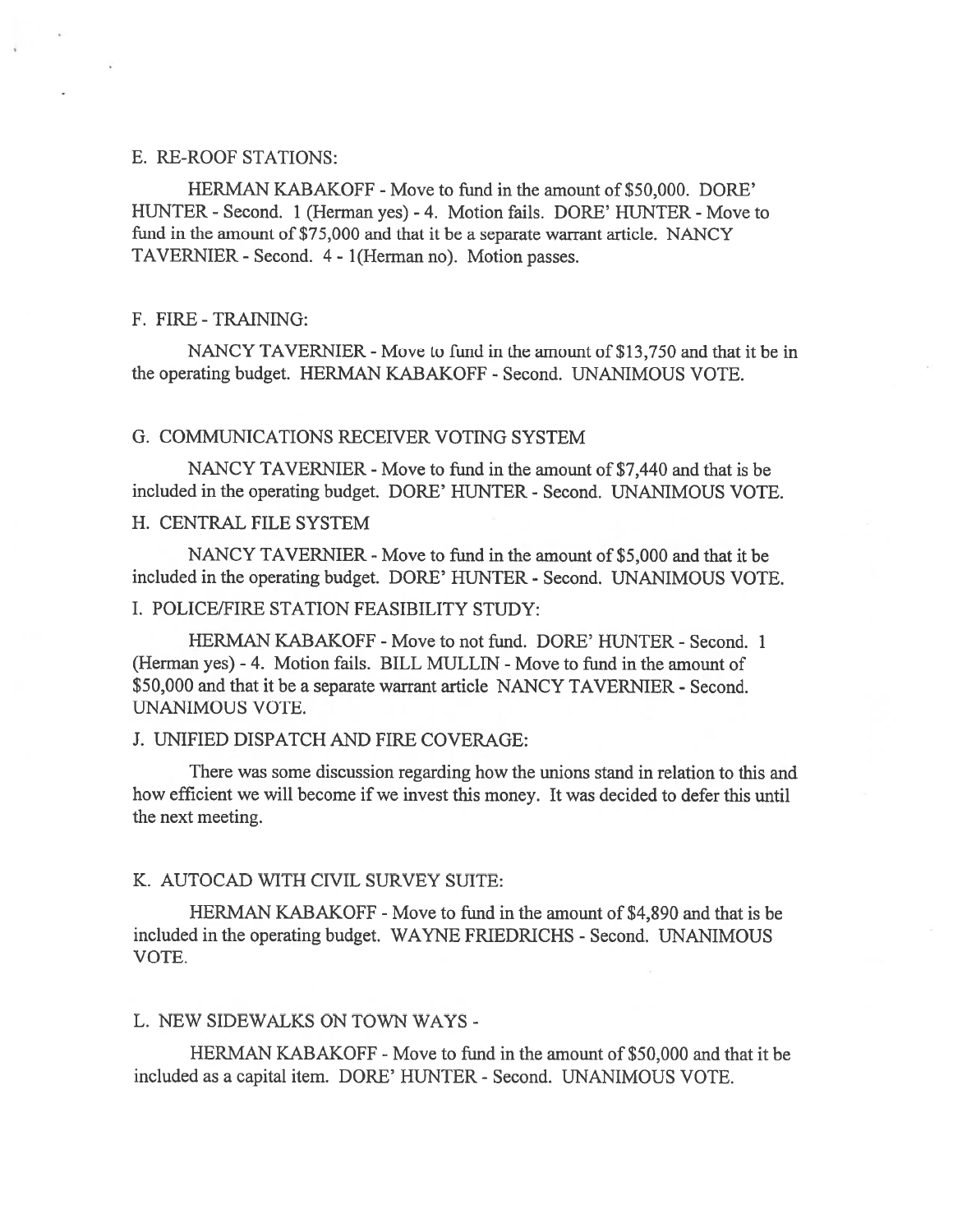## M. COMMUNICATIONS SYSTEM UPGRADE -

HERMAN KABAKOFF - Move to fund in the amount of \$135,000 as a capital item. WAYNE FRIEDRICHS - Second. UNANIMOUS VOTE.

#### N. REPLACE 1984 BACKHOE -

HERMAN KABAKOFF - Move to replace the 1984 Backhoe in the amount of \$95,000 as a capital item. NANCY TAVERNIER - Second. UNANIMOUS VOTE.

0. SUMMER SATURDAY HOURS -

NANCY TAVERNIER - Move to fund in the amount of \$3,880 in the operating budget. DORE' HUNTER -Second. UNANIMOUS VOTE.

U. IMPROVEMENT -PLAYGROUND EQUIP -2ND YEAR -

BILL MULLIN - Move to fund in the amount of \$60,000 as <sup>a</sup> capital item. DORE' HUNTER - Second. UNANIMOUS VOTE. The Board stated that this money should go to the two active <sup>p</sup>layground groups with <sup>a</sup> modest sum to go to the propose<sup>d</sup> playground at 2A/27/

## CONSENT AGENDA

F. DORE' HUNTER - Move to approve consent calendar as printed. HERMAN KABAKOFF- Second. UNANIMOUS VOTE.

## SELECTMEN'S BUSINESS

Bill Mullin questioned whether we should mail warrants to all residents since there are so many controversial items this year at the Annual town meeting scheduled to begin April 1, 1996. DORE' HUNTER - Move to direct staff to mail the warrant to all residents. NANCY TAVERNIER - Second. UNANIMOUS VOTE.

#### \* IT IS NOW 12:00 MIDNIGHT

 $\mathcal{F}_{\mathcal{C}}$ 

## TOWN MANAGERS REPORT

Don reminded the Board that there would be an ALG meeting at 7:30 AM on February 14, 1996.

Don stated that in extra information for tonight the Board will find <sup>a</sup> reques<sup>t</sup> for emergency hookup for Boston Gas for <sup>a</sup> new house located at Harris Street. The Board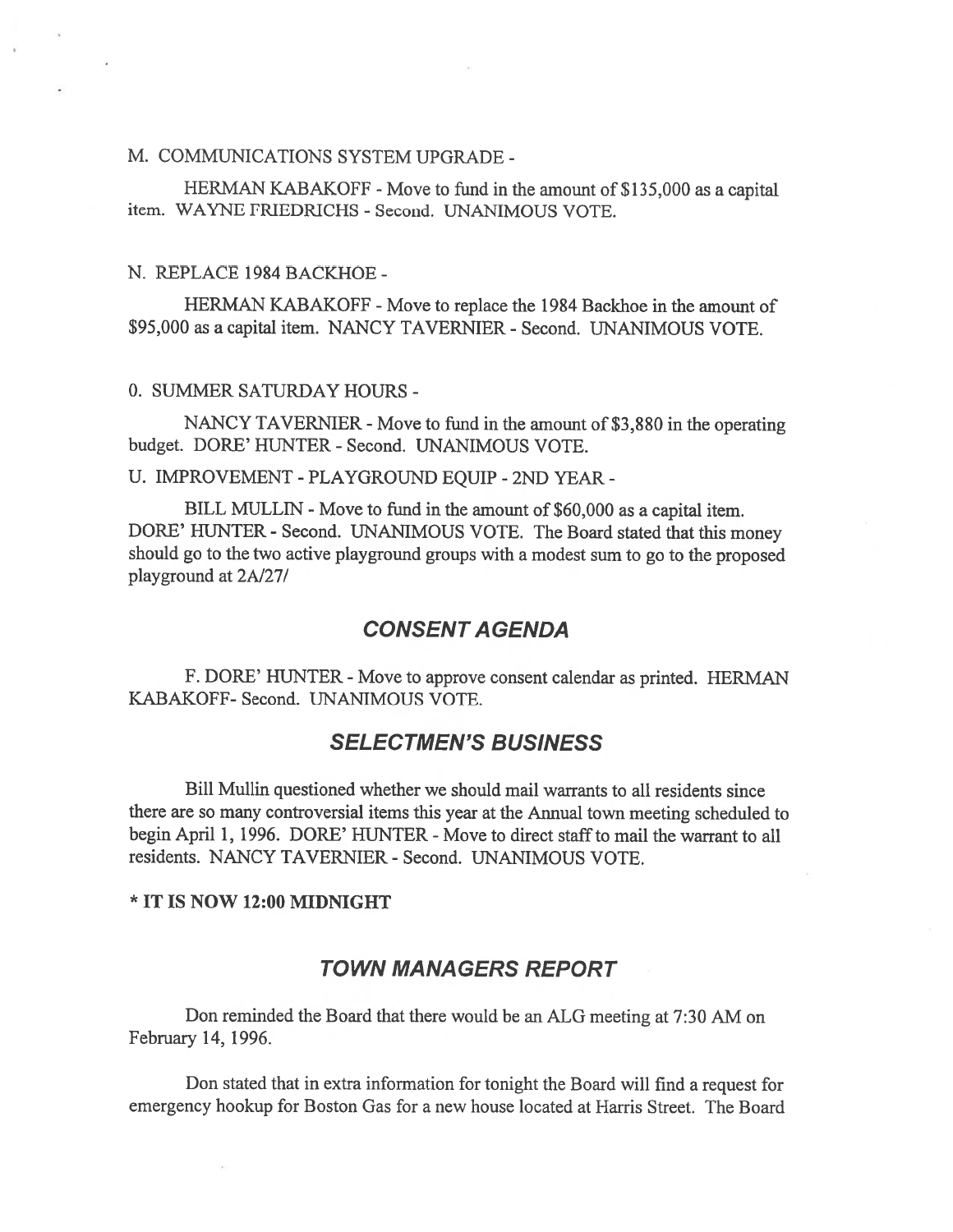discussed this reques<sup>t</sup> and stated that curb cuts are allowed as of March 15, 1996 and staff had recommended we not approve this request.

Don stated that the second quarterly repor<sup>t</sup> is ready.

F. DORE' HUNTER - Move to go into executive session for the purpose of discussing contract negotiations. NANCY TAVERNIER - Second. All Ayes.

Clerk

 $\mathbf{a}$ 

Date

Ball

Recording Secretary Min 2\_13.doc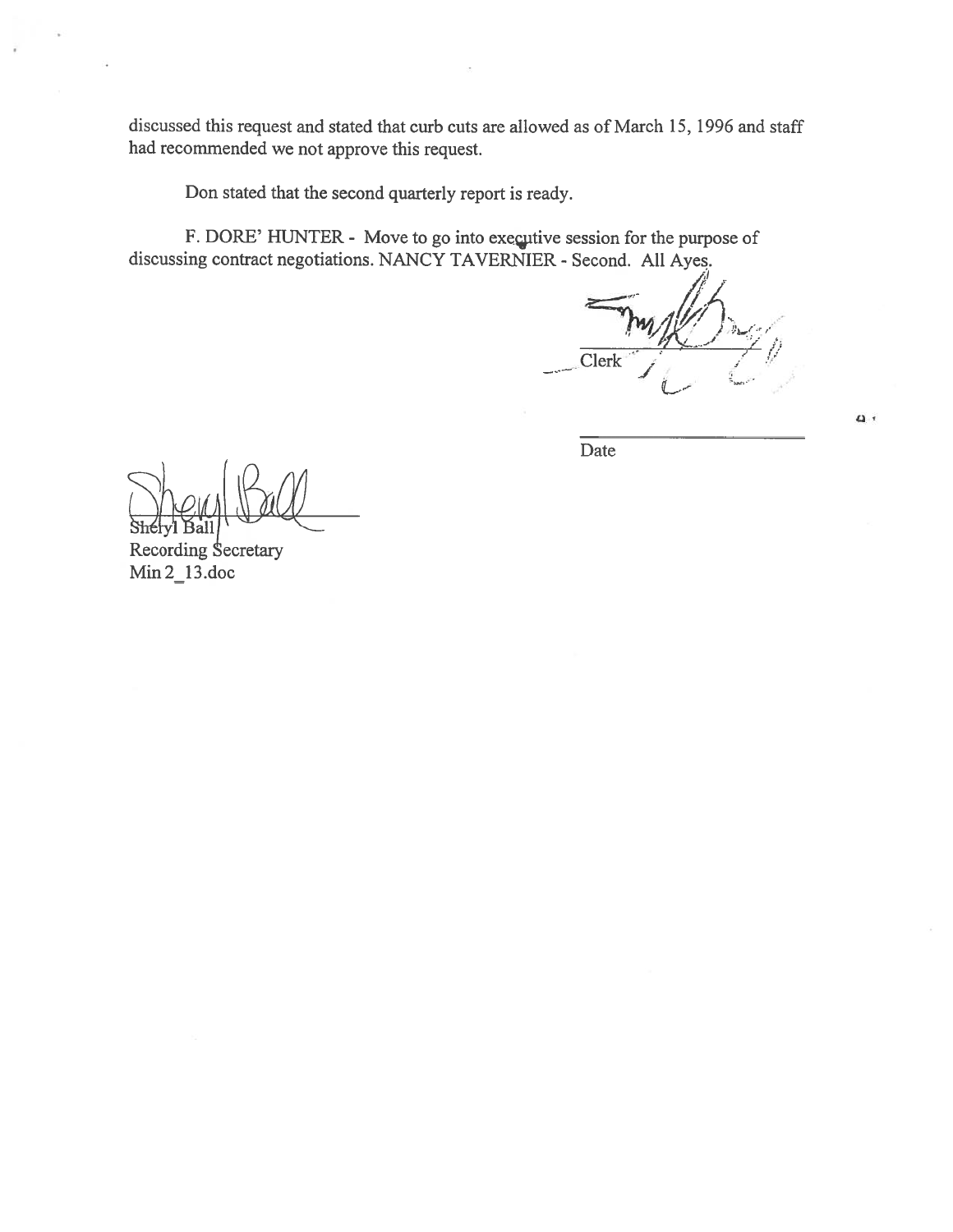February 9, 1996

TO: Board of Selectmen

FROM: William C. Mullin, Chairman

SUBJECT: Selectmen's Report

## AGENDA Room 204 FEBRUARY 13, 1996

#### I. CITIZEN'S CONCERNS

#### II. PUBLIC HEARINGS & APPOINTMENTS

- 1. 7: <sup>35</sup> JONES FIELD PLAYGROUND COMMITTEE- Representatives will be presenting funding reques<sup>t</sup> to the Board. Enclosed <sup>p</sup>lease find materials from the committee as well as staff correspondence regarding <sup>p</sup>layground costs.
- 2. 9:30 REPRESENTATIVE PAMELA RESOR -Representative Resor will be in to update the Board.

#### III. SELECTMEN'S BUSINESS

3. BUDGET REVIEW- Decisions and discussion on the budget and priority items.

4. DRAFT WARRANT -Enclosed <sup>p</sup>lease find <sup>a</sup> copy of the latest draft dated 2/9/96 for Board review and discussion.

#### IV. CONSENT AGENDA

5. ACCEPT GIFT -Enclosed <sup>p</sup>lease find <sup>a</sup> reques<sup>t</sup> from the Health Director to accep<sup>t</sup> various items from (FANS) for the Acton Public Health Nursing Service for Board action.

6. ACCEPT GIFT - Enclosed <sup>p</sup>lease find <sup>a</sup> reques<sup>t</sup> from the Trustees of the West Acton Citizen's Library for acceptance of \$1,057.93 in money <sup>g</sup>ifts for Books and expenses for Board action.

7. FEE WAIVER REQUEST - Enclosed <sup>p</sup>lease find <sup>a</sup> reques<sup>t</sup> and staff recommendation from the Earth Day 96 Group for <sup>a</sup> waiver from Board of Health Food Permit Fees for Board action.